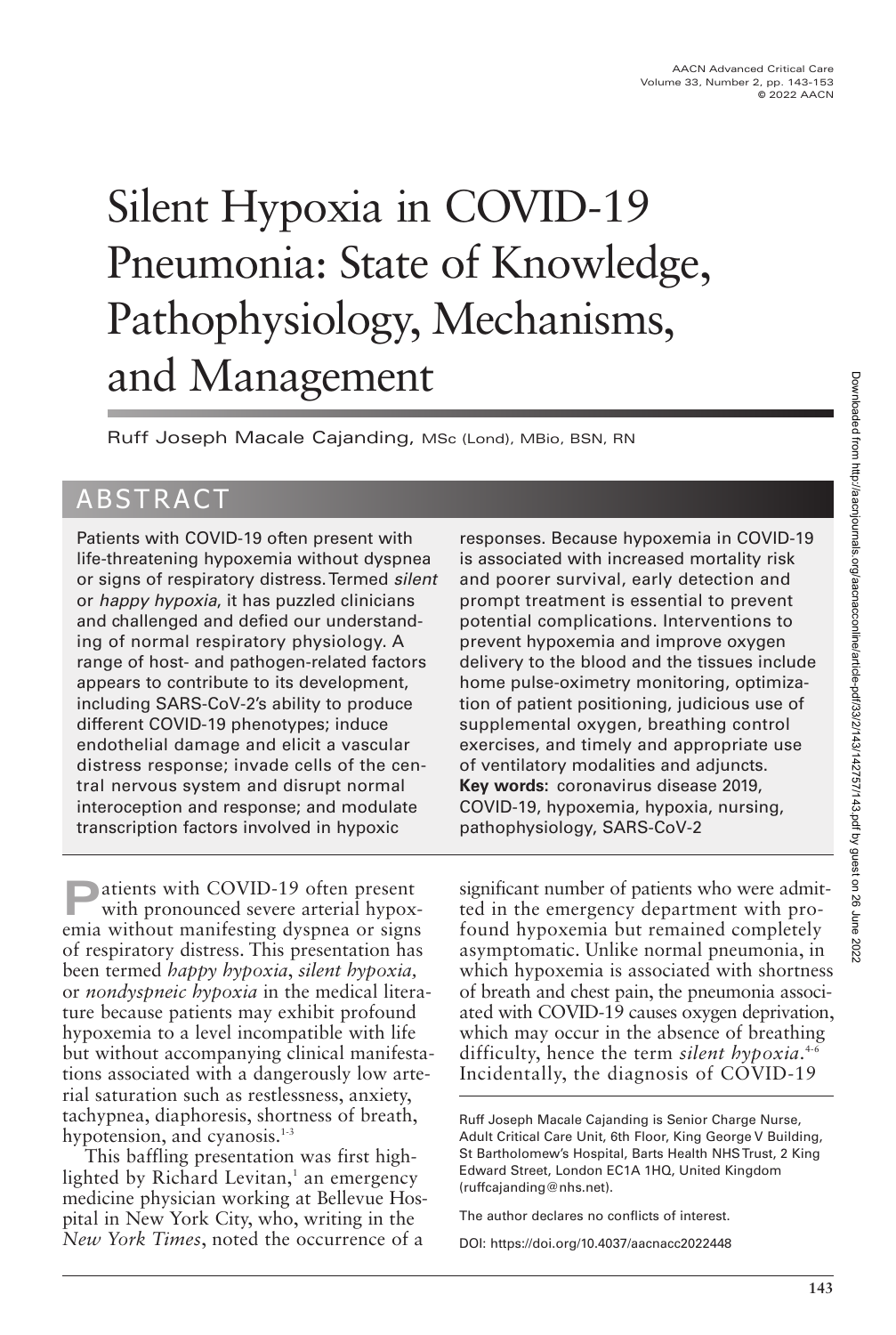CAJANDING WWW.AACNACCONLINE.ORG

pneumonia is made on the basis of findings on routine chest radiographs or on computed tomography scans performed as part of investigations for other presenting complaints or conditions such as orthopedic injuries, intoxication, trauma, or fall.<sup>1</sup> By the time patients feel severely short of breath, their oxygen levels have dropped profoundly low and the lung damage has progressed to the point that most of these patients are already in critical condition and requiring ventilatory support.

In contrast to the exudative and proliferative damage associated with other non–COVID-19 pneumonia, wherein the alveoli are completely filled with fluids or pus, the pneumonia in COVID-19 is initially associated with normally compliant lungs but a significantly deranged ventilation–perfusion  $(V/Q)$  ratio mismatch.<sup>7,8</sup> Over time, the cumulative injury from alveolar inflammation and pulmonary vascular damage, complicated by a dysregulation in interoceptive and neural responses, contribute toward the development of hypoxemia and the associated blunting of dyspnea. Accumulated evidence has shown that among patients with COVID-19, dyspnea and hypoxemia are associated with increased hospital mortality rates and worse survival,<sup>9</sup> and this is brought about by the hypoxic damage to vital body organs as a result of direct oxygen starvation and the associated inflammation.<sup>10</sup> The great number of patients with COVID-19 who are reported to have silent hypoxia is concerning, given that these individuals reflect the subset of patients who may benefit from early aggressive interventions that have the potential to prevent catastrophic complications. A thorough understanding of the pathophysiology of silent hypoxia is crucial if we are to develop effective treatment strategies that are aimed at addressing this complex and devastating physiologic phenomenon.

## **Review of Relevant Pathophysiology**

Dyspnea: Definition, Regulation, and Neurobiology

Dyspnea refers to one or several different sensations characterized by shortness of breath, breathing difficulty, or breathlessness that are felt, experienced, and reported by an awake, conscious individual.11,12 The American Thoracic Society defines *dyspnea* as the "subjective experience of breathing discomfort that consists of qualitatively distinct sensations that vary in

intensity"13 and is derived "from interactions among multiple physiological, psychological, social, and environmental factors, and may induce secondary physiological and behavioral responses."14 Dyspnea can be caused by a wide and diverse range of medical conditions and is a common feature of pathologies affecting the cardiovascular and respiratory system, including COVID-19,<sup>15</sup> but other conditions affecting the neurologic, musculoskeletal, endocrine, immunologic, and hematologic systems, as well as some psychiatric and psychologic disorders, have also been implicated as important causes of dyspnea.

Our current understanding of the pathophysiology of dyspnea is derived from a neurobiologic model in which the sensation of shortness of breath occurs when the brain perceives an imbalance between the need or demand to breathe that is unmet by the corresponding mechanical or neuromuscular response of the respiratory system.<sup>11,13</sup> The physiology and experience of breathing are part of a complex process and are based on an intact and coordinated action of 3 interrelated components: afferent receptors and impulses, central information processing, and efferent impulses and responses. An activation in 1 or more of the sensory receptors (ie, chemoreceptors, mechanoreceptors, metaboreceptors, pulmonary fibers) triggers the release of afferent impulses, which travel to the brainstem, thalamus, limbic system, and cerebral cortex for processing and integration. This information is processed and incorporated in the medulla, the insula, and the cortical network, where an appropriate neuronal output is generated. Efferent signals are then sent downstream via the phrenic and thoracic spinal nerves to the diaphragm and intercostal muscles, stimulating the mechanical response of breathing.<sup>12</sup> Any dysfunction or perturbation in any part of that physiological pathway can contribute to the experience of dyspnea. Dyspnea appears to occur when the demand for ventilation or airflow exceeds the body's capacity to provide it. A state of imbalance develops, which triggers the sensation of distress, unpleasantness, or discomfort, which is then perceived by the individual. $11,13$ 

Dyspnea is multidimensional and has a cognitive and affective dimension that is partly separate from its sensorial intensity or perceptual experience.<sup>13</sup> The experience of dyspnea activates several important structures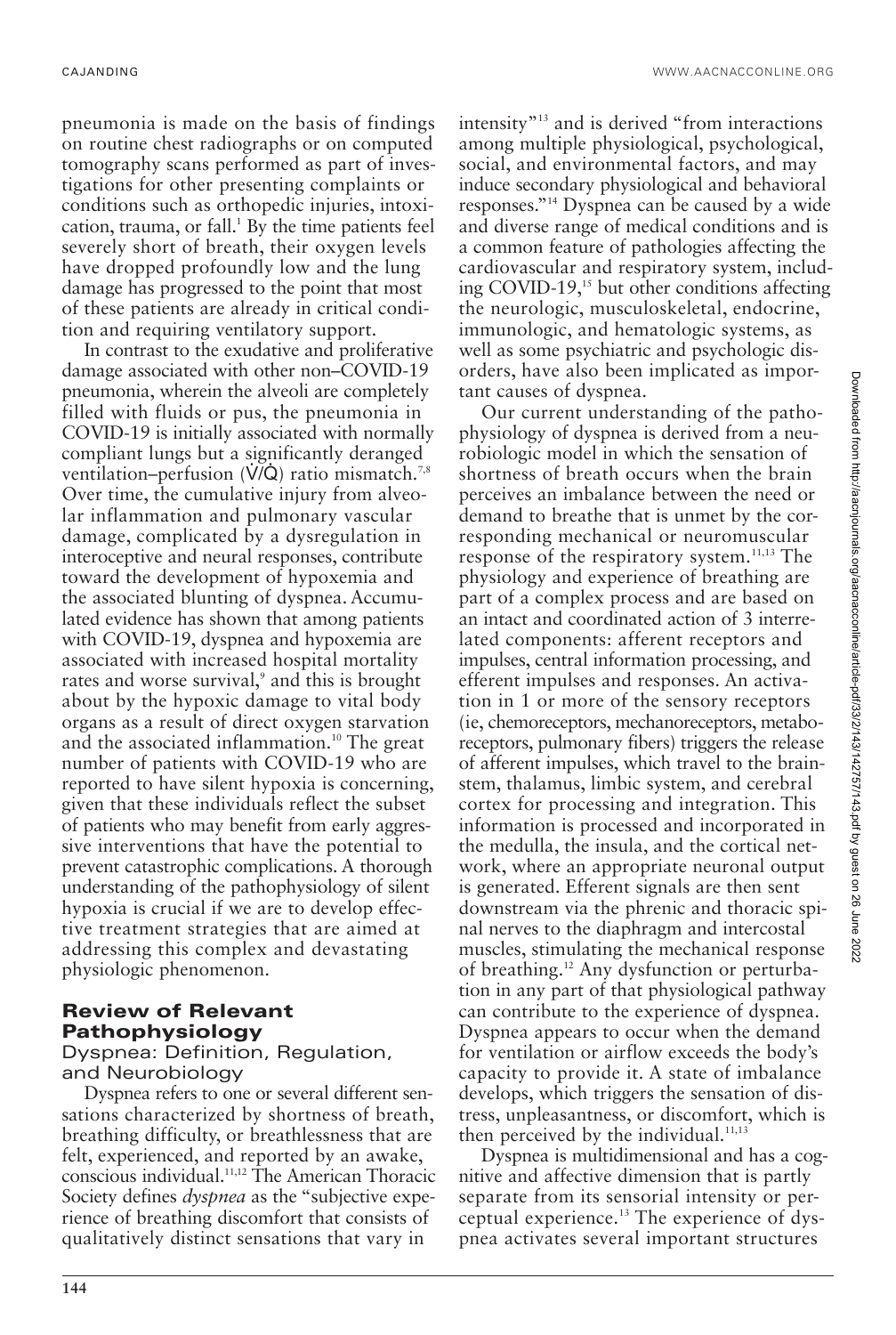in the brain that are linked with emotions, anxiety, mood, attention, pain, and learning. Cognitive and affective states strongly influence respiratory perception, and they play an important role in the modulation, treatment, and control of this distressing symptom.<sup>16</sup>

#### Hypoxia and Hypoxemia: Etiology, Determinants, and Mechanisms

Although they are used interchangeably, the terms *hypoxia* and *hypoxemia* are not synonymous. Hypoxemia is defined as a decrease in the partial pressure of oxygen in the blood  $(i$ e, partial pressure of arterial oxygen  $[PaO<sub>2</sub>]$ below normal [ie, < 80-100 mm Hg (10.6- 13.3 kPa)]), whereas hypoxia is defined as the failure of oxygenation at the tissue or cellular level.17,18

Hypoxemia can be directly determined by measuring the Pao, levels in an arterial blood specimen or the percentage of total hemoglobin saturated with oxygen (< 88%-92%), or indirectly determined by measuring peripheral oxygen saturation levels.19 *Tissue hypoxia*, which is defined biochemically by low levels of adenosine triphosphate, high levels of reduced nicotinamide adenine dinucleotide, or decreased levels of oxidized cytochrome aa3, is very difficult to quantify clinically, apart from surrogate markers and clinical indicators that reflect poor tissue oxygenation at the cellular level.20 The 2 most commonly used clinical biomarkers of tissue hypoxia include blood pH and blood lactate level, the derangement of which is based on the understanding that tissue hypoxia associated with anaerobic metabolism leads to the production of lactic acid and a drop in blood pH. However, given that blood pH and lactate values reflect global or systemic disturbance and are only crude measures of tissue anaerobiosis, isolated pH and lactate readings cannot be reliably used to determine or identify the source of hypoxia in an acidotic gas. In addition, other metabolic derangements can cause acidosis in the presence of normoxemia or normal cellular oxygenation (eg, diabetic ketoacidosis; methanol, salicylate, toluene, biguanide, ethylene glycol poisoning; hyperchloremic acidosis) and can also be iatrogenic (eg, result of transfusion of large volumes of intravenous fluids containing lactate, chloride, or bicarbonate).

Hypoxemia is one of the main causes of tissue hypoxia; however, any process that leads to reduced or defective delivery of oxygen to

cells or an impaired extraction or use of oxygen by the tissues can lead to tissue hypoxia.<sup>19</sup> Maintaining adequate blood oxygenation depends on several factors, the most important of which include the fraction of inspired oxygen; the adequacy of alveolar ventilation; matching of alveolar blood flow to the alveolar gas in the alveolar-capillary units (ie,  $\dot{V}/\dot{Q}$ ratio matching); effective diffusion of oxygen through the alveolar-capillary interface and from the plasma to the red blood cells; and the adequacy of amount of hemoglobin in the blood and its binding to oxygen.19 Cellular oxygen uptake and extraction are determined by the metabolic demands of the tissues, degree of dissociation of oxygen from hemoglobin in accordance with the hemoglobin– oxygen dissociation curve, the size of the partial pressure of oxygen gradient between capillary blood and mitochondria, and the diffusion distance from capillary to cell. $21$ Last, cellular use of oxygen in the cells depends on the rate of cellular metabolism, which is affected by, for example, temperature regulation, fever, sepsis, trauma, sympathetic activation, pain, shivering, catecholamine, and stimulant drugs; and the presence of drugs, toxins, or poisons that can uncouple oxidative phosphorylation or lead to inhibition of oxygen cellular metabolism (eg, cyanide, oligomycin, rotenone, endotoxins in sepsis, other cytokines).

#### Body's Response and Adaptation to Hypoxia

The ability of cells to sense, detect, and respond to hypoxia is crucial in maintaining tissue homeostasis, differentiation, growth, and survival. Cells respond to tissue hypoxia by increasing oxygen extraction from surrounding tissues, using "hibernation" or survival strategies to reduce metabolic rate, downregulating high-energy–requiring cellular functions such as protein production and ion transport, and shifting to anaerobic metabolism.<sup>22</sup> Several transcription factors play an important role in sensing and responding to tissue hypoxia, the most understood of which is hypoxia inducible factor (HIF)-1, which is a constitutionally expressed transcriptional activator whose activity is strictly regulated by lowered cellular oxygen tension.<sup>23</sup>

In oxygen-deplete environments, HIF-1 upregulates the transcription of vascular endothelial growth factor to promote endothelial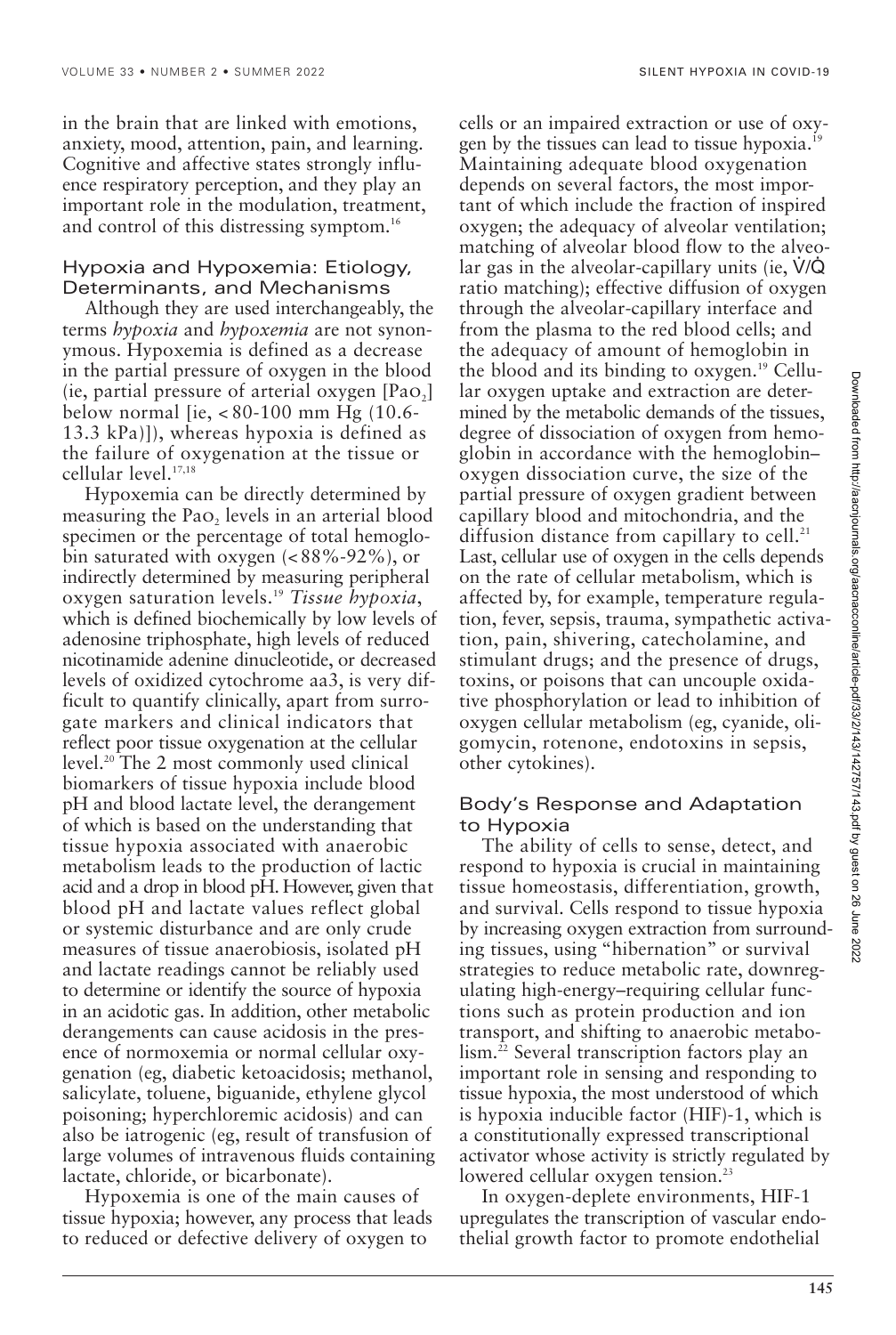cell migration and accelerate angiogenesis to form new blood vessels to supply the hypoxic area with oxygenated blood.24 HIF-1 also decreases cellular mitochondrial oxygen consumption by shifting to anaerobic metabolism for cellular energy production. Finally, HIF-1 plays a role in activating genes involved in erythropoiesis and hemoglobin biosynthesis, modulating inflammatory responses by accentuating bactericidal responses by myeloid cells,<sup>25</sup> and protecting cardiac cells from damage caused by ischemia.<sup>26</sup>

#### **Pathophysiologic Mechanisms of Silent Hypoxia in COVID-19**

Although our knowledge of the pathogenesis of COVID-19 infection is rapidly evolving, understanding why some patients remain completely asymptomatic and why severe disease develops in others remains an active area of investigation. Approximately 41% of patients with COVID-19 remain completely asymptomatic. In a recent meta-analysis, authors found that 20% of people with COVID-19 remained symptom-free throughout the whole course of infection.27 Severe disease will develop in approximately 13% to 20% of infected individuals and largely depends on the presence of risk factors such as age, race, ethnic background, or sex; existence of underlying health conditions such as diabetes, hypertension, malignancy, and asthma; and other factors such as viral dose, viral strain, intensity of exposure, immunization status, and socioeconomic factors.28,29 Determining the full distribution and epidemiology of COVID-19 infection is challenging because the full spectrum of COVID-19 infection—from being completely asymptomatic to being paucisymptomatic (ie, subclinical), having mild to moderate and severe disease, fulminant pneumonia, and acute respiratory distress syndrome (ARDS), and nonpulmonary COVID-19 involvement—is difficult to ascertain, and an overlap between various subtypes is not uncommon.<sup>30</sup>

SARS-CoV-2 invasion of the epithelial cells of the upper airway and of type I and II alveolar cells in the lower respiratory passages is essential for establishing infection, and the localized effects on the airway parenchymal and vascular endothelial cells are responsible for the clinical manifestation of respiratory disease.7 Patients with COVID-19 often present with varying degrees of respiratory involvement ranging from dyspnea, cough, sore throat,

sputum production, pneumonia, ARDS, acute hypoxic respiratory failure, to sudden death due to severe hypoxia refractory to oxygen therapy.15 Epidemiologic studies have shown that less than 50% of patients with COVID-19 present with dyspnea, suggesting that breathing difficulties are not pathognomonic or diagnostic of the disease. $31$  It was reported, however, that the occurrence of dyspnea is more common among patients in whom acute respiratory distress and hypoxemia develop—the subset of patients with COVID-19 who are more likely to die.<sup>32</sup> In a recent meta-analysis, authors reported that dyspnea is associated with disease severity and, together with a low baseline oxygen saturation in the emergency department, is a marker of negative prognosis in COVID-19.<sup>33</sup>

Hypoxemia without dyspnea has been reported in early COVID-19 and remains a perplexing phenomenon under investigation.<sup>1-5</sup> Severe hypoxemia in the absence of dyspneic symptoms, however, is not uncommon and is seen in other pulmonary conditions, such as in patients with right to left intracardial shunt, atelectasis, interstitial lung disease, or intrapulmonary shunt (arterio-venous malformations), $34$  the commonest of which is among patients with type B phenotype chronic obstructive pulmonary disease, who may exhibit profound arterial hypoxemia as a result of  $\dot{V}/\dot{Q}$  ratio mismatching.<sup>17</sup> Although both hypercapnia and hypoxemia are effective triggers that can lead to increases in afferent impulse stimulation of the respiratory center to stimulate an increase in minute ventilation, the sensitivity of the respiratory center is more profound to exquisitely small changes in blood partial pressure of carbon dioxide levels than blood Pao, levels, and hypoxemia remains a weaker stimulus for breathing.<sup>35</sup>

In the following sections, the putative mechanisms are discussed that explain how silent hypoxia can develop in COVID-19 (Figure).

#### Phenotypes of COVID-19 Pneumonitis

The mechanisms underlying hypoxia in COVID-19 can be best explained with our current understanding of the pathophysiologic changes associated with a COVID-19 lung. Gattinoni et al<sup>7</sup> have proposed the existence of 2 major phenotypes of acute lung injury in COVID-19, namely, L-type and H-type phenotypes, each with its own unique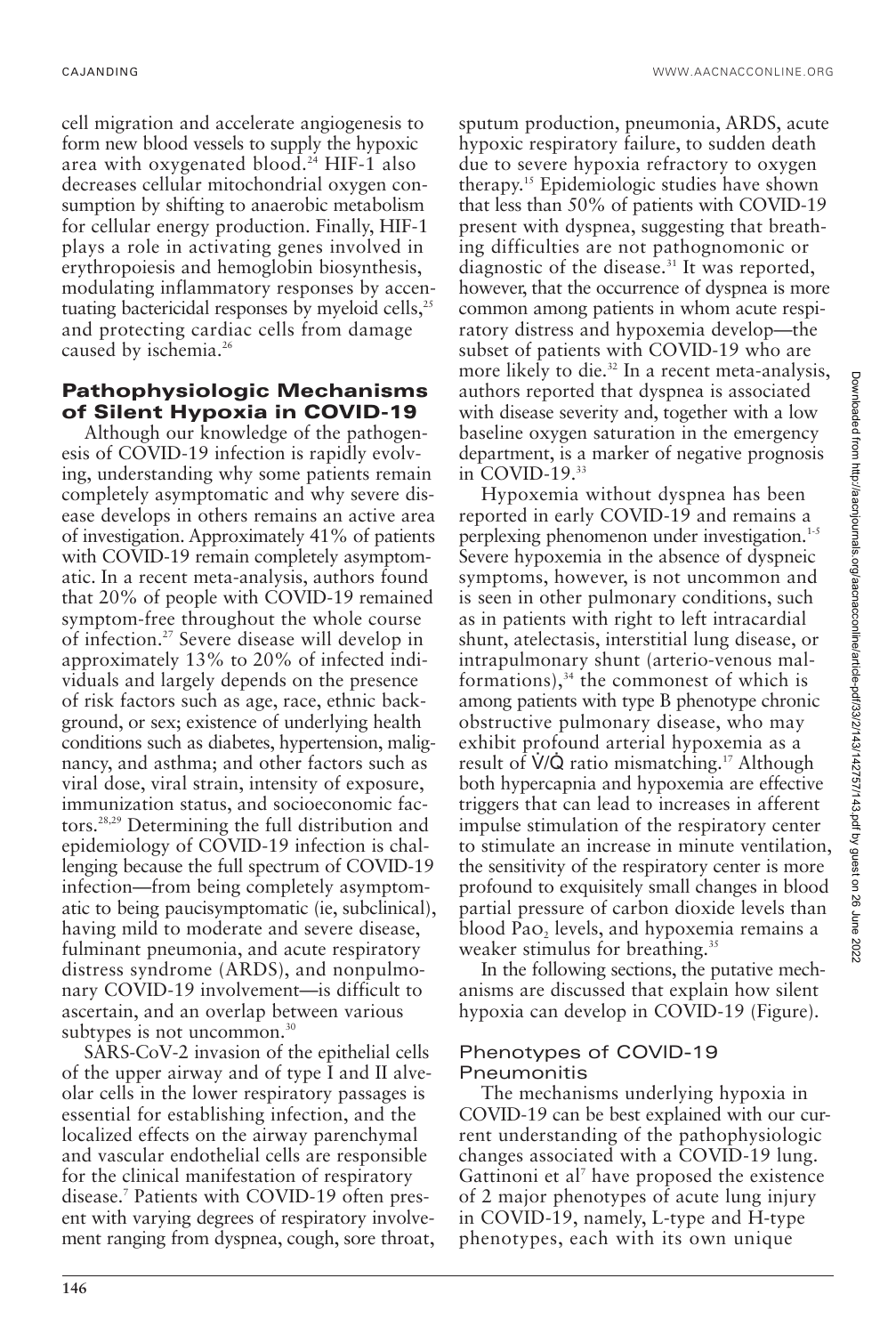

**Figure:** Putative pathophysiologic mechanisms involved in the development of silent hypoxia in patients with COVID-19. CNS indicates central nervous system.

pathophysiologic features and management implications.

L-type COVID-19 is characterized by low elastance, low V/Q ratio, low lung weight, and low lung recruitability, which is often the most common presentation of COVID-19 pneumonia and is usually the stage in which silent hypoxemia occurs. Patients presenting with L-type COVID-19 phenotype have preserved and acceptable pulmonary compliance, and this preserved compliance allows these patients to maintain acceptable minute volumes, which are sufficient to keep blood oxygenation levels adequate without triggering the stimulus for dyspnea or respiratory distress.<sup>8</sup>

The main pathophysiologic changes involved in L-type COVID-19 phenotype is the disproportionate endothelial damage which results in disrupted vasoregulation,  $V/Q$  mismatching, and accelerated thrombogenesis.7 This derangement is driven by a failure in the normal hypoxic pulmonary vasoconstriction (ie, the compensatory vasoconstriction of small pulmonary arteries in response to alveolar hypoxia to redirect blood flow to areas of the lungs with better ventilation and oxygenation). The admixing of deoxygenated blood (shunting) leads to the development of hypoxemia in the absence of accompanying symptoms, and this derangement drives the initial hypoxemia in COVID-19 pneumonitis, well before the exudative and alveolar inflammatory processes develop.

Some patients may deteriorate as the inflammation worsens and progresses into interstitial edema and exudation, transitioning into the

second phenotype, the type H COVID-19. Type H is characterized by high elastance, high right to left shunt, increased lung weight, and high lung recruitability.<sup>7</sup> H-type COVID-19 resembles a typical, severe ARDS-like picture of hypoxemia, bilateral infiltrates, and increased lung weight: patients may feel severe shortness of breath and hypoxemic respiratory failure may develop as the lungs fill with fluids and become increasingly consolidated. By the time the sensation of dyspnea is felt, the pulmonary damage is usually already profound. The airway edema and inflammation lead to significant reduction and shrinking of the recruitable alveolar spaces (ie, "baby lung"), which, over time, can lead to the development of right ventricular afterload.<sup>8</sup>

#### Hypocapnia and Right to Left Intrapulmonary Shunting Due to an Acute Vascular Distress Syndrome

Endothelial injury and the resulting endotheliitis increasingly have been recognized as common pathologic features of COVID-19 infection and are a result of SARS-CoV-2's infection of endothelial cells, where it displays a particular tropism.<sup>36</sup> Angiotensin-converting enzyme-2 (ACE-2) receptors are abundant in the blood vessels lining the heart, lungs, kidneys, and intestines, and they offer a rich source of attachment site for SARS-CoV-2 binding and infection. Histopathologic studies have shown that SARS-CoV-2 can invade endothelial cells and can cause microvascular lymphocytic endotheliitis, leading to accelerated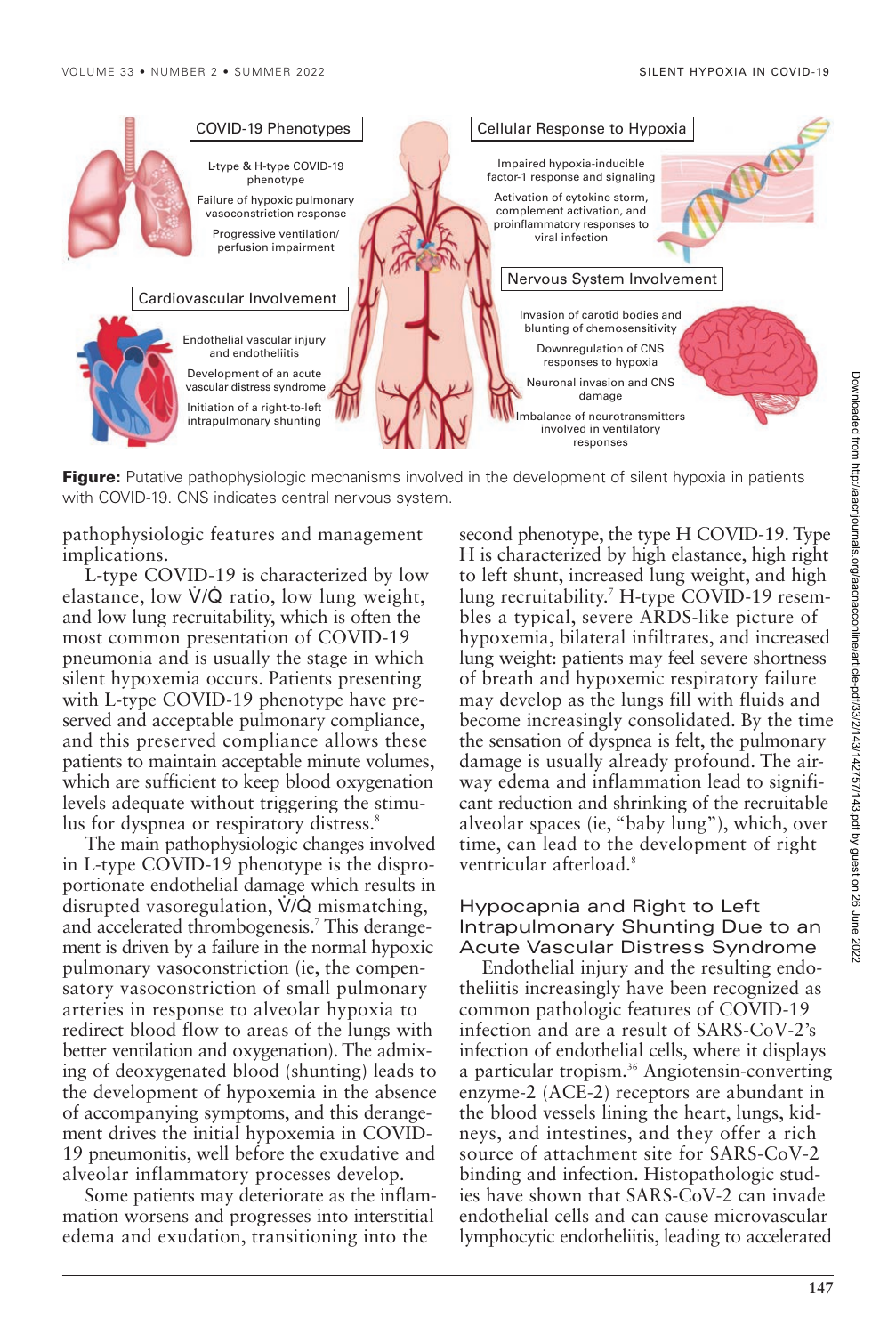apoptosis, pyroptosis, and cytopathy.37 More importantly, it has been demonstrated that COVID-19 can induce intussusceptive and sprouting angiogenesis in pulmonary vessels as a response to tissue hypoxia, inflammation, and thrombosis.<sup>38</sup> Consistent with other studies, SARS-CoV-2 viral invasion in the endothelium and the accompanying apoptosis lead to disruption in the endothelial barrier, increased recruitment and infiltration of immune cells, accelerated widespread endothelial inflammation, and enhanced thrombogenesis and coagulation.37-39

Early pneumonia in patients with COVID-19 is characterized by an acute vascular distress syndrome, wherein hypoxemia occurs despite a preserved ventilation and an increased pulmonary vascular flow (ie, low  $\dot{V}/\dot{Q}$  ratio).<sup>40</sup> This impairment in gas exchange occurs as a result of the development of a significant amount of microthrombi in the pulmonary vasculature, severely altering gas exchange at the pulmonary capillary level. $41$  In addition to causing the blunting of the hypoxic pulmonary vasoconstriction response, a pure intrapulmonary right to left shunting develops, and this leads to a mild hypoxemia.7 At this early stage of hypoxemia, patients initially compensate by increasing minute ventilation, as manifested by tachypnea and a slight respiratory alkalosis. As the tachypnea and hyperventilation worsens, patients develop marked hypocapnia, which then leads to the blunting, loss, and inhibition of the ventilatory trigger to breathe. With this marked depression of the ventilator stimuli, dyspnea may not be felt and may be completely absent (because the carbon dioxide remains normal or low) despite the development of worsening hypoxemia.42 The worsening of hypoxemia in the presence of normal or even low carbon dioxide levels triggers silent hypoxia up until the point of decompensation where signs of lung injury and end-organ damage become apparent.

#### Angiotensin-Converting Enzyme-2 Receptor Invasion and Downregulation of Interoception

The functional integrity of the afferent pathways, higher processing structures, and efferent pathways is essential for keeping the body aware of the changes present in the internal and external environment and to

respond appropriately to these changes. These homeostatic functions and processes, called the interoceptive system, are responsible for sensing and conveying minute changes or shifts in the internal environment, relaying these impulses to the projections and nerve tracts in the spinal cord and the brain, and processing them to elicit a physiologic or compensatory response.43 Any disruption in the structure or functioning of this system can lead to an altered awareness, integration, or response, which can severely affect normal physiology and homeostasis.

One of the ways by which COVID-19 alters the interoceptive responses is by disrupting the structure and function of body sensors, the most explored of which is the way SARS-CoV-2 affects the carotid bodies. The cells in the carotid body contain the primary chemoreceptors responsible for sensing hypoxemia (ie, low partial pressures of oxygen in arterial blood), and the resulting reflex involves activation of the cardiorespiratory centers, which triggers hyperventilation and sympathetic activation (hypoxic ventilatory response).<sup>44</sup> In COVID-19, it was proposed that the signal of arterial hypoxia, which reflects the physiologic stimulus of the need to breathe, is absent or at least impaired, particularly in patients with severe disease.<sup>45</sup>

Angiotensin-converting enzyme-2, the SARS-CoV-2 receptor, is highly enriched in the glomus cells of the carotid body, the primary cells involved in oxygen sensing and responsible for releasing a variety of neurotransmitters that trigger excitatory postsynaptic potentials to the respiratory center in response to hypoxia. Accumulated evidence has shown that the carotid body, with its surface enriched with ACE-2, may be a potential target for SARS-CoV-2 infection.<sup>43</sup> Histopathological autopsy specimens of patients with severe COVID-19 pneumonitis have demonstrated that SARS-CoV-2 can invade the carotid body and cause substantial functional and microvascular changes.<sup>46</sup> It is proposed that SARS-CoV-2 infection of the glomus cells can alter the normal chemosensitivity of the carotid body and disrupts its ability to detect the changes in oxygen levels, leading to a blunting of hypoxic response and a lack of sensorial awareness to hypoxemia.<sup>47</sup> SARS-CoV-2 infection impairs the hypoxic response through various mechanisms, including induction of biochemical changes in the mitochondrial oxygen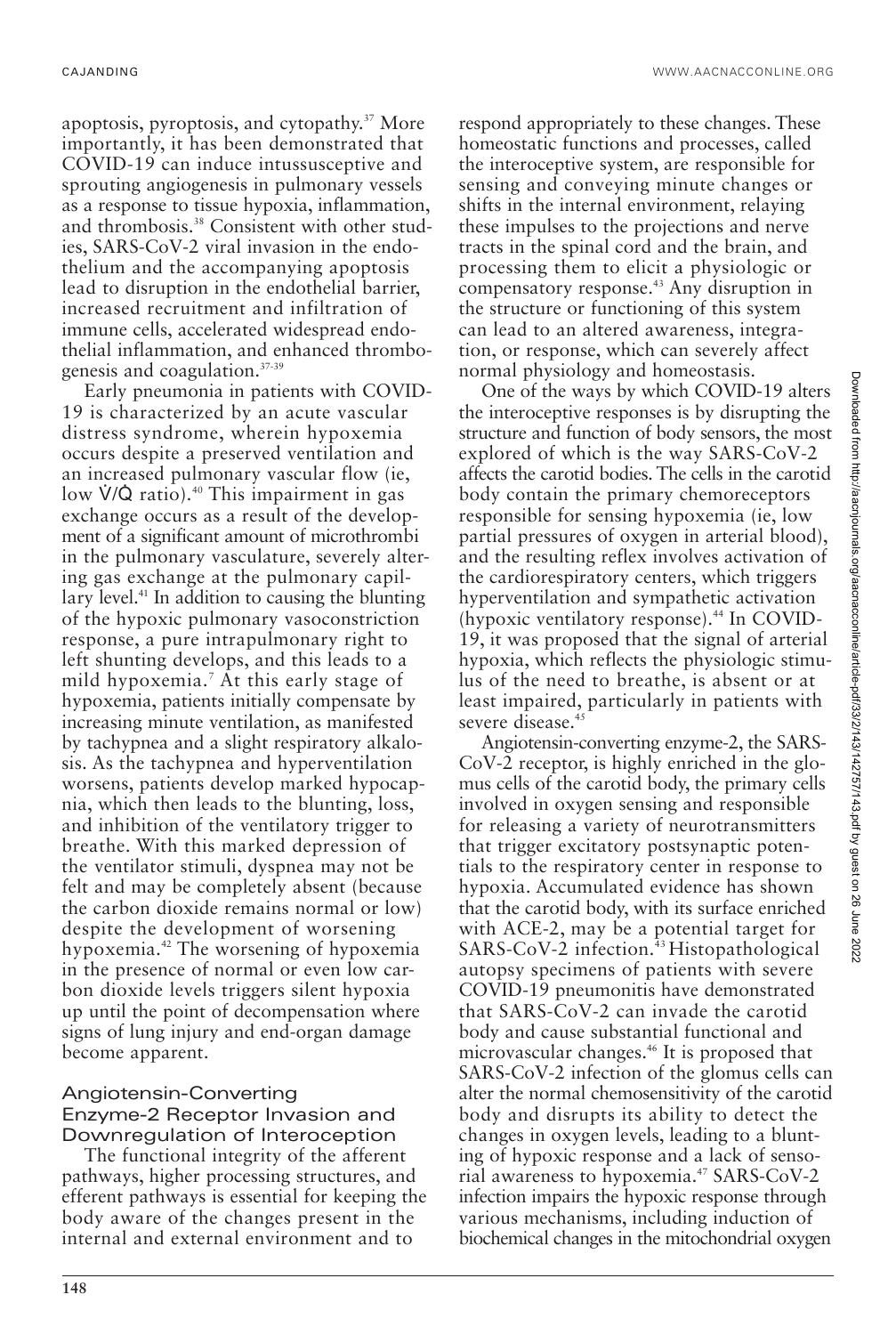sensing mechanism, initiation of inflammation and glomus cell death, and downregulation of the chemoreceptors.<sup>48</sup>

SARS-CoV-2 invasion of the cells and tissues in the central nervous system has also been proposed to contribute to the respiratory failure associated with COVID-19. SARS-CoV-2 can infect the neurons of the central nervous system via different mechanisms, including direct infection of the vascular endothelium, retrograde invasion from the olfactory bulb cells through the neuroepithelium, or infection of leukocytes and crossing of the bloodbrain barrier via diapedesis.49 Autopsy samples of patients who had COVID-19 have shown that SARS-CoV-2 can induce direct neuronal damage to the cells of the cerebral cortex, hippocampus, and cerebellar Purkinje cell layer (ie, the corticolimbic network), inducing subsequent cellular injury and leptomeningeal inflammation.<sup>2</sup> The neuroinvasiveness potential of SARS-CoV-2 has been implicated as a cause of respiratory failure in some patients, because SARS-CoV-2 has been reported to spread from the chemoreceptors involved in ventilation and invade the medullary cardiorespiratory center via the synapse-connected route.50 Similarly, the cytokine storm elicited by COVID-19 infection has been reported to result in neuroinflammation and brain tissue injury, which can affect the neural structures involved in voluntary breathing and perception of breathlessness.<sup>2</sup> The resulting derangement in the balance of neurotransmitters and neuropeptides brought about by hypoxia, inflammation, and cell death has also been proposed to play a pivotal role in the perceptual effects of dyspnea and the subsequent development of respiratory failure.

#### SARS-CoV-2 Downregulation of Transcription Factors Involved in Hypoxic Responses

Apart from the role that HIF plays in the regulatory responses of cells to low-oxygen conditions, our understanding has increased of the role HIF plays in the activation of immune response in humans and, in particular, to some infectious and inflammatory diseases.<sup>51</sup> Under normoxic conditions, HIF-1 $\alpha$  is rapidly targeted for polyubiquitination and undergoes rapid proteosomal degradation.<sup>52</sup> In hypoxic situations, HIF is rapidly expressed, which leads to the transcription of genes that encode for proteins crucial for increasing oxygen delivery

to cells, including those that are needed for cell survival in ischemic conditions.

HIF-1 $\alpha$  expression is modulated in viral infections in a context-specific and speciesspecific manner, and upregulation of HIF-1 $\alpha$ activity favors the pathogen's survival rather than the host's.<sup>51</sup> Several studies have demonstrated that hypoxic signaling regulates the ability of viral cells to replicate and infect host cells.52,53 Hypoxia is a common pathophysiologic feature of SARS-CoV-2 infection, and reports have shown that HIF-1 $\alpha$  signaling in SARS-CoV-2–infected cells inhibits ACE2 expression and suppresses the activity of all enzymes controlling the entry of SARS-CoV-2 into the cells, namely ACE, ACE2, transmembrane protease serine 2, and ADAM17.<sup>53</sup> Furthermore, HIF-1 $\alpha$  also upregulates the ACE promoter directly and downregulates ACE-2 receptor expression, which limits the availability of receptors present for SARS-CoV attachment and binding.<sup>54</sup> Together, these findings suggests that HIF-1 $\alpha$  signaling can be host protective by decreasing the invasiveness of SARS-CoV-2 infection and reducing the risk of tissue and organ damage due to COVID-19 infection.

How HIF-1 $\alpha$  activation can lead to the development of silent hypoxia remains uninvestigated. The HIF-1 signaling pathway is involved in multiple areas of immune function, including differentiation of T cells, activation of monocytes and macrophages in response to inflammation, enhancement of phagocytic activity and intracellular killing of macrophages in response to bacterial infection, and modulation of cytokine activity and proinflammatory responses to viral infections.<sup>55</sup> HIF-1 $\alpha$  expression in COVID-19 can lead to the activation of cytokine storm, mediated by the recruitment of immune cells into the alveolar type II cells, production and release of proinflammatory mediators, increased vascular leakage and damage, and destruction of the alveolar-endothelial barrier.<sup>10</sup> HIF-1 $\alpha$  has also been postulated to induce and elicit complement activation, which drives the respiratory failure, intra-alveolar endothelial damage, microvascular thrombosis, and pneumonia in COVID-19 infection.<sup>56</sup> Together, these pathophysiologic changes can elicit an ARDS response characterized by acute lung injury, vascular dysfunction, and massive thrombosis, which drive hypoxemia in COVID-19.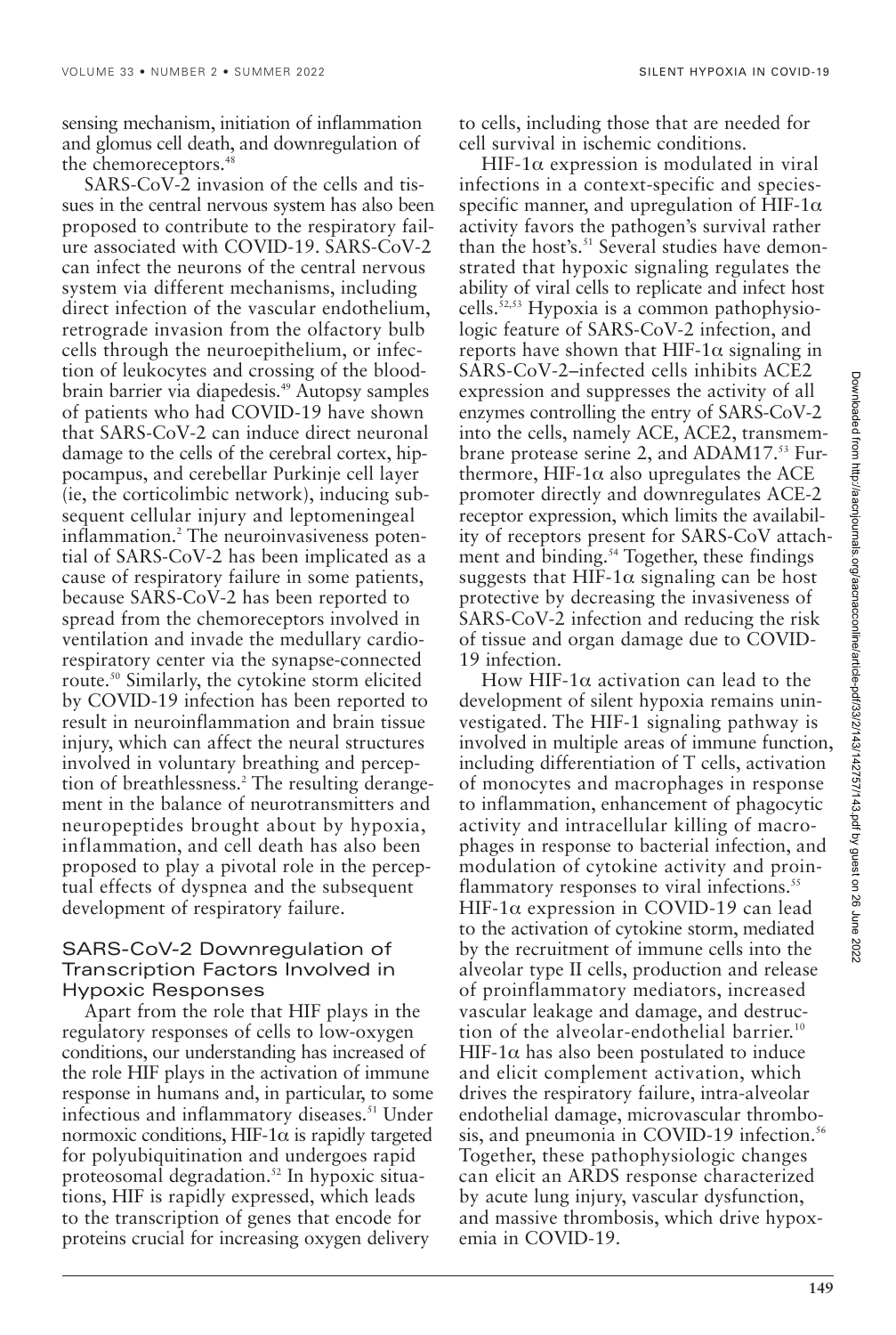# **Nursing Management and Clinical Implications**

An understanding of the mechanisms involved in the development of silent hypoxia in COVID-19 is essential in the identification of strategies that can be used to prevent complications associated with hypoxemia. More recently, reports have shown that early implementation of interventions with the potential to identify patients exhibiting subtle signs of hypoxia were often missed.<sup>57</sup> It has been highlighted that strategies aimed at early detection of silent hypoxia can be lifesaving and may improve outcomes in patients with COVID-19.58-59 Finally, measures aimed at optimizing oxygen delivery have the potential to correct hypoxemia associated with COVID-19 and can be easily implemented in both acute and emergency settings.

### Monitoring

Monitoring oxygen saturation levels in primary care and home settings is a way to detect hypoxemia in patients with chronic lung disease, asthma, and pneumonia, to good effect.<sup>58</sup> Presently, home monitoring of oxygen saturation levels using portable pulse oximetry  $(Spo<sub>2</sub>)$ has been used as part of a package of care for the early detection of hypoxemia in individuals who have a higher risk of mortality and morbidity with COVID-19.<sup>59</sup> Pulse oximetry is used to determine the percentage of oxygen bound to hemoglobin in the blood; the device does this by measuring the difference in the quantity of light transmitted back into the photodetector from oxygenated and deoxygenated hemoglobin. Although the true difference between recorded Spo, and Pao, may be discordant and less accurate at low saturations, and Spo<sub>2</sub> readings may have poorer reliability in critically ill patients, early detection of desaturation can be helpful in facilitating prompt and timely emergency department admissions before hypoxemia becomes profound and lifethreatening.59 For instance, health organizations such as the National Health Service England have advocated the use of remote monitoring of Spo<sub>2</sub> readings in the community setting as a means to detect early desaturation among a specific subset of patients who are at highest risk for deterioration.<sup>57</sup> These include the elderly and people with diabetes, who may have profoundly impaired and blunted ventilatory responses to hypoxia—the patient groups who are most likely to suffer from silent hypoxemia.<sup>41</sup>

# Correction of Hypoxemia

Correction of hypoxemia in COVID-19 with supplemental oxygen is also a matter of ongoing investigation.<sup>60</sup> The aim of oxygen supplementation in COVID-19 is to correct hypoxemia and prevent tissue hypoxia, thereby avoiding end-organ hypoxic damage to vital organs. Current guidelines from the US National Institutes of Health suggest that a saturation target of 92% to 96% appears safe and is associated with fewer complications, based on studies in critically ill patients without COVID-19.<sup>61</sup> Furthermore, the recent Surviving Sepsis guidelines recommend commencing oxygen supplementation for Spo. levels less than 90%, with an aim of achieving modest Spo<sub>2</sub> levels between 92% and 96%.<sup>62</sup> Saturation targets should be individualized for patients. Some patients with underlying lung disease, such as chronic obstructive pulmonary disease or interstitial lung disease, may require lower target saturations, because a higher level may be unsafe or dangerous. Hyperoxygenation should be avoided because it is associated with adverse complications such as pulmonary, ocular, and central nervous system toxicities, and, in the light of the pandemic situation, is wasteful, costly, and not resource effective. Among patients with acute hypoxemic respiratory failure in the intensive care unit, aiming for a lower oxygenation target (ie, 60 mm Hg [8.0 kPa]) did not result in an increase in adverse events and mortality rate compared with higher oxygenation targets, suggesting that modest oxygenation targets should be considered in high-risk critically ill patients.<sup>63</sup> The use of high-flow oxygen therapy or noninvasive ventilation strategies such as continuous positive airway pressure masks can be considered for patients with worsening hypoxemia, signs of tissue hypoxia, and respiratory muscle fatigue; and invasive tracheal intubation can be instituted for patients with severe COVID-19 pneumonitis, acute hypoxic respiratory failure, refractory hypoxemia, and ARDS.

Improving oxygen delivery in COVID-19 should address the underlying pathology behind the hypoxia and hypoxemia. Because thrombotic derangement may be common in COVID-19 infections and can be associated with poor perfusion, particularly to pulmonary capillaries where gas exchange occurs, strategies to improve flow and perfusion should be considered in clinical situations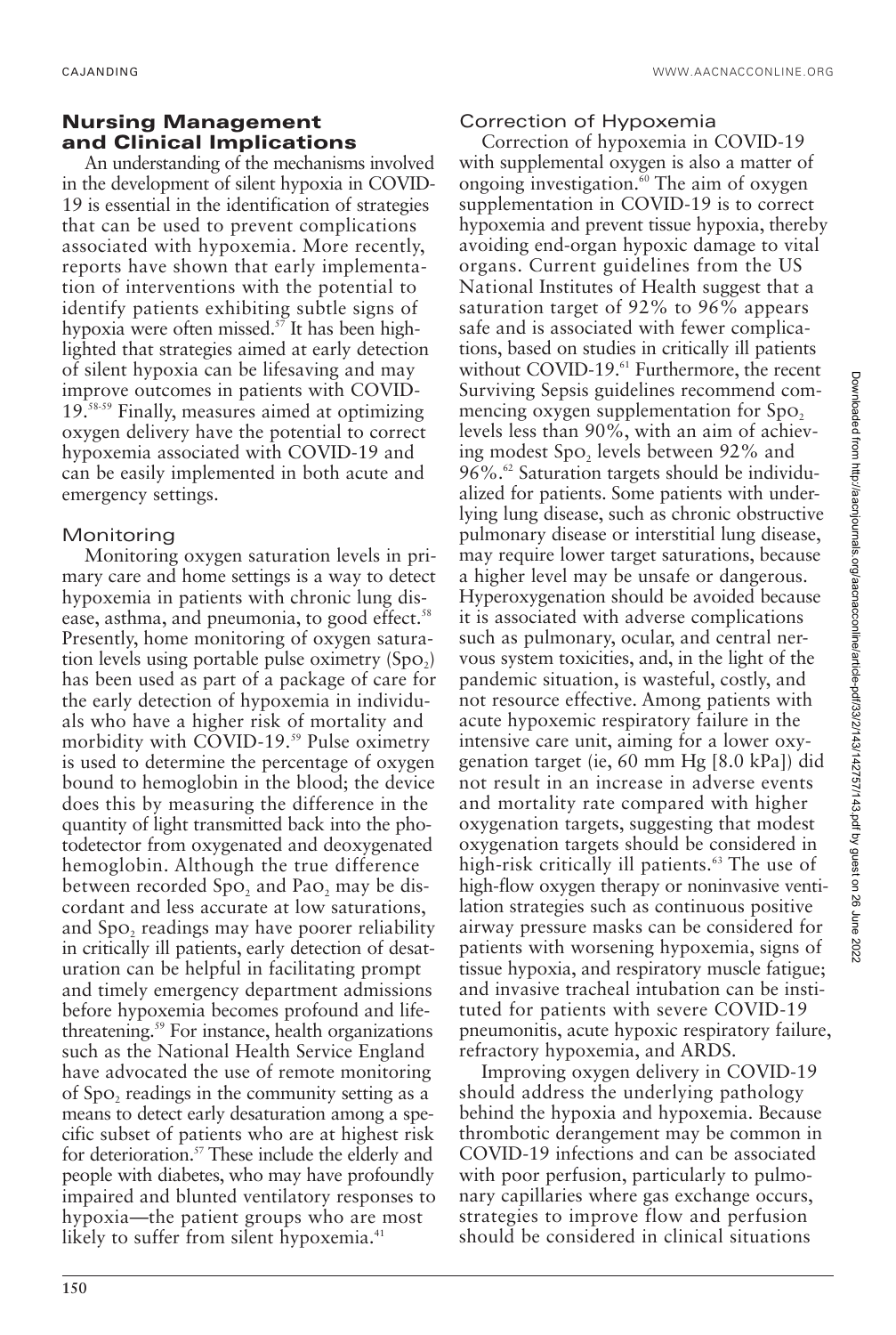where hypoxemia is concerning. The mechanisms for vascular involvement is an interplay of vascular inflammation or endotheliitis, increased platelet aggregation, and deranged clotting leading to the formation of microthrombi, which block the vessels at the capillary level or cause local changes in the vessel microvasculature. These conditions lead to increased distance and decreased efficiency of gas exchange in the capillary-endothelial interface.40 Widespread prophylactic use of anticoagulants for thromboprophylaxis in critically ill patients with COVID-19 has been implemented in clinical practice to prevent complications associated with thromboembolism, which is associated with increased mortality risk and poor prognosis, but authors of a recent Cochrane Review reported finding nonsuperiority to standard care.<sup>64</sup> Several studies are underway, and the effects of anticoagulant use on added respiratory support or occurrence of pulmonary embolisms are being investigated. Inhaled pulmonary vasodilators can be used as a rescue therapy for patients receiving mechanical ventilatory support who have severe hypoxemia refractory to other conventional therapies, but these medications should not be used long term, because of the harms associated with their use and a lack of mortality benefit. $62$ 

Patient positioning and postural changes have significant physiological effects on ventilatory function, respiratory mechanics, breathing effort, and gas exchange, which can have a protective effect against hypoxemia. Assuming an upright, sitting position (ie, with the thorax angled  $>30^{\circ}$ -45° from the horizontal plane) is associated with improved endexpiratory lung volumes, reduced airway resistance, improved lung compliance, decreased work of breathing, and better oxygenation.<sup>65</sup> Prone positioning improves oxygenation by reducing the dorsal-ventral transpulmonary pressure difference, making ventilation more homogeneous; reducing lung compression by the heart and the diaphragm, thereby decreasing the compression of posterior-caudal lung parenchyma; and improving the  $\dot{V}/\dot{Q}$  matching as blood flow is redistributed toward the ventral lung and making the  $\dot{V}/\dot{Q}$  ratio more closely locally matched.<sup>66</sup> Prone positioning in awake patients with COVID-19–associated ARDS has been shown in observational and case studies to improve oxygenation and slow respiratory deterioration in early phases of

COVID-19 pneumonitis. Therefore, prone positioning is advocated, given its acceptable safety profile and clinically tangible benefits.<sup>67</sup>

#### Other Interventions

The clinical management of dyspnea in COVID-19 should consider the psychological and emotional factors associated with the sensation of breathlessness. Dyspnea is a very subjective condition and although objective manifestations (eg, tachypnea, hyperventilation, use of accessory respiratory muscles, distention of neck veins, cough, cyanosis, diaphoresis, tremors, added lung sounds) may be helpful to assess and quantify the degree of dyspnea, the patient's description, discrimination, and language of their own degree of respiratory distress remain the criterion standard in diagnosing dyspnea.<sup>10</sup> Although the perception and discrimination of dyspnea are mainly under cortical neural control, the cognitive awareness and the respiratory sensations felt by the individual incorporates an affective dimension, and the activation of limbic cortical structures also triggers emotional and attentional responses.<sup>68</sup> Both of these responses can be partially consciously modulated or controlled.

Nonpharmacologic approaches and interventions that modify the cognitive and affective experience of dyspnea can be helpful in alleviating the feelings of discomfort and distress associated with this symptom. Use of various breathing-control exercises (ie, diaphragmatic breathing, pursed-lip breathing, biofeedback, and breathing retraining) can improve breathing dynamics and pattern, increase vital capacity, and reduce anxiety associated with breathlessness. Use of distractive auditory stimuli (eg, music), relaxation techniques, acupressure, handheld fans, and chest-wall vibration improve dyspnea in patients with chronic lung diseases.<sup>69</sup> Interventions such as cognitive-behavioral therapy, dyspnea self-management programs, and psychotherapy benefit patients experiencing chronic dyspnea and can be tried in some patients with COVID-19–associated dyspnea, because breathlessness is a common symptom in patients with long COVID-19.<sup>68,70</sup> A calm, reassuring, and coaching presence of a health care provider at the patient's bedside can be helpful in alleviating sensations of dyspnea and the accompanying anxiety, fear, and discomfort that can be associated with this distressing experience.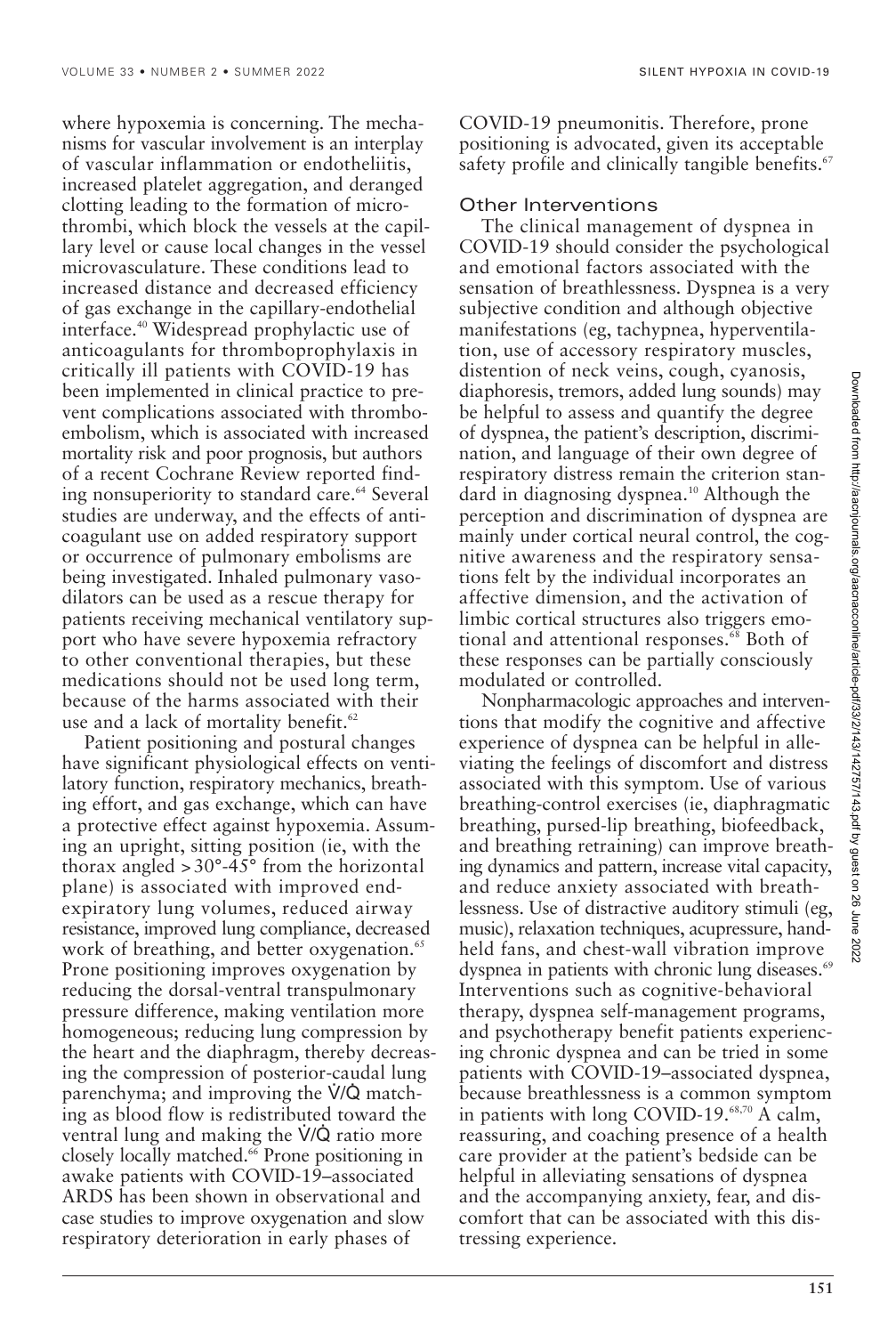# **Conclusion**

Our understanding of the full spectrum of the pathobiology and symptomatology of COVID-19 is continuously evolving. As the pandemic unfolds, a wide range of novel signs and symptoms, which may have very important diagnostic significance, continues to emerge and affect populations on a global scale. SARS-CoV-2 primarily infects the lungs and brings about a wide gamut of respiratory manifestations that are associated with increased morbidity and mortality rates. More importantly, the discovery of silent hypoxia in COVID-19 has been perplexing clinicians because it continues to challenge long-term notions and principles of basic physiology.

The mechanisms underlying silent hypoxia in COVID-19, as we currently understand them, involve the different COVID-19 phenotypes as well as SARS-CoV-2's neuroinvasiveness potential and ability to cause vascular endotheliitis and damage, modulate transcription factors involved in hypoxia, and disrupt normal interoception and response, together with a variety of susceptibility and host factors. Early detection and prompt treatment of hypoxemia are important to prevent complications associated with respiratory deterioration and compromise and can be done through meticulous and preemptive monitoring, early access and admission to a medical facility, prudent and sensible use of oxygen therapy, and prompt institution of various respiratory modalities in a safe and controlled setting. As our understanding of the pathogenesis of COVID-19 improves, developing safe, effective, and timely interventions based on sound knowledge and clinical judgment is paramount if we are to promote positive outcomes in patients who continue to suffer from this devastating disease.

# **REFERENCES**

- 1. Levitan R. The infection that's silently killing coronavirus patients. New York Times. April 20, 2020. Accessed April 10, 2021. https://www.nytimes.com/2020/04/20/ opinion/coronavirus-testing-pneumonia.html
- 2. Teo J. Early detection of silent hypoxia in COVID-19 pneumonia using smartphone pulse oximetry. J Med Syst. 2020;44(8):134.
- 3. Nouri-Vaskeh M, Sharifi A, Khalili N, Zand R, Sharifi A. Dyspneic and non-dyspneic (silent) hypoxemia in COVID-19: possible neurological mechanism. Clin Neurol Neurosurg. 2020;198:106217.
- 4. Ottestad W, Seim M, Mæhlen JO. COVID-19 with silent hypoxemia. Tidsskr Nor Laegeforen. 2020;140:1-3.
- 5. Wilkerson RG, Adler JD, Shah NG, et al. Silent hypoxia: a harbinger of clinical deterioration in patients with COVID-19. Am J Emerg Med. 2020;38(10):2243.e5-2243.e6.
- 6. Chandra A, Chakraborty U, Pal J, Karmakar P. Silent hypoxia: a frequently overlooked clinical entity in patients with COVID-19. BMJ Case Rep. 2020;13(9):e237207.
- 7. Gattinoni L, Chiumello D, Caironi P, et al. COVID-19 pneumonia: different respiratory treatments for different phenotypes? Intensive Care Med. 2020;46(6):1099- 1102.
- 8. Marini JJ, Gattinoni L. Management of COVID-19 respiratory distress. JAMA. 2020;323(22):2329-2330.
- 9. Xie J, Covassin N, Fan Z, et al. Association between hypoxemia and mortality in patients with COVID-19. Mayo Clin Proc. 2020;95(6):1138-1147.
- 10. Rahman A, Tabassum T, Araf Y, Al Nahid A, Ullah MA, Hosen MJ. Silent hypoxia in COVID-19: pathomechanism and possible management strategy. Mol Biol Rep. 2021;48(4):3863-3869.
- 11. Mahler DA, Selecky PA, Harrod CG. Management of dyspnea in patients with advanced lung or heart disease: practical guidance from the American College of Chest Physicians consensus statement. Pol Arch Med Wewn. 2010;120(5):160-166.
- 12. Burki NK, Lee LY. Mechanisms of dyspnea. Chest. 2010;138(5):1196-1201.
- 13. Parshall MB, Schwartzstein RM, Adams L, et al. An official American Thoracic Society statement: update on the mechanisms, assessment, and management of dyspnea. Am J Respir Crit Care Med. 2012;185(4):435-452.
- 14. American Thoracic Society. Dyspnea. Mechanisms, assessment, and management: a consensus statement. Am J Respir Crit Care Med. 1999;159(1):321-340.
- 15. Johnson KD, Harris C, Cain JK, Hummer C, Goyal H, Perisetti A. Pulmonary and extra-pulmonary clinical manifestations of COVID-19. Front Med (Lausanne). 2020;7:526.
- 16. Herigstad M, Hayen A, Wiech K, Pattinson KT. Dyspnoea and the brain. Respir Med. 2011;105(6):809-17.
- 17. Sarkar M, Niranjan N, Banyal PK. Mechanisms of hypoxemia. Lung India. 2017;34(1):47-60.
- 18. Samuel J, Franklin C. Hypoxemia and hypoxia. In: Myers JA, Millikan KW, Saclarides TJ, eds. Common Surgical Diseases. Springer; 2008.
- 19. MacIntyre NR. Tissue hypoxia: implications for the respiratory clinician. Respir Care. 2014;59(10):1590-1596.
- Mythen M, Clutton-Brock T. The oxygen trail: measurement. Br Med Bull. 1999;55(1):109-124.
- 21. Leach RM, Treacher DF. Oxygen transport-2. Tissue hypoxia. BMJ. 1998;317(7169):1370-1373.
- 22. Leach RM, Treacher DF. The pulmonary physician in critical care-2. Oxygen delivery and consumption in the critically ill. Thorax. 2002;57(2):170-177.
- 23. Wang GL, Jiang B-H, Rue EA, et al. Hypoxia-inducible factor 1 is a basic-helix-loop-helix-PAS heterodimer regulated by cellular  $O<sub>2</sub>$  tension. Proc Natl Acad Sci U S A. 1992;92(2):5510–5514.
- 24. Ziello JE, Jovin IS, Huang Y. Hypoxia-inducible factor (HIF)-1 regulatory pathway and its potential for therapeutic intervention in malignancy and ischemia. Yale J Biol Med. 2007;80(2):51-60.
- 25. Cramer T, Yamanishi Y, Clausen BE, et al. HIF-1alpha is essential for myeloid cell-mediated inflammation. Cell. 2003;112(5):645-657.
- 26. Rebar EJ. Development of pro-angiogenic engineered transcription factors for the treatment of cardiovascular disease. Expert Opin Investig Drugs. 2004;13(7):829-839.
- 27. Byambasuren O, Cardona M, Bell K, Clark J, Mclaws ML, Glasziou P. Estimating the extent of asymptomatic COVID-19 and its potential for community transmission: systematic review and meta-analysis. J. Assoc. Med Microbiol Infect Dis Can. 2020;5(4):223-234.
- 28. Rashedi J, Mahdavi Poor B, Asgharzadeh V, et al. Risk factors for COVID-19. Infez Med. 2020;28(4):469-474.
- 29. Pijls BG, Jolani S, Atherley A, et al. Demographic risk factors for COVID-19 infection, severity, ICU admission and death: a meta-analysis of 59 studies. BMJ Open. 2021; 11(1):e044640.